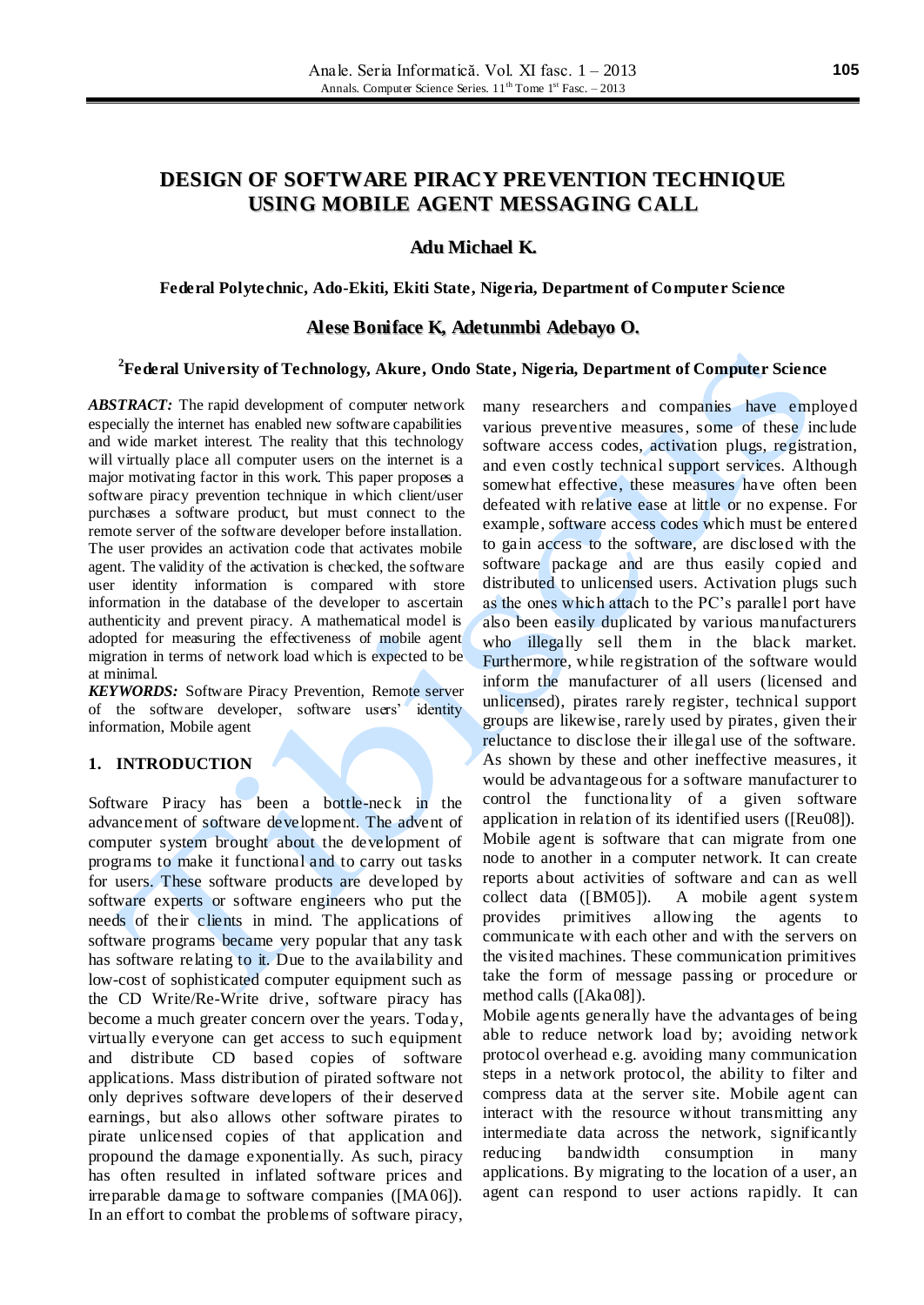continue its interaction with the user even if the network connection goes down.

The Method of Preventing Software Piracy during Installation from a Read Only Storage Medium is an invention by Jeffrey et al ([JRS08]). This is a method and system for limiting the number of installations of computer software from a compact disk to a computer. More specifically it deters software piracy by detecting hardware during software installation, comparing the hardware to other hardware on which the software has been previously installed and e ither allowing or disallowing the installation based on predetermined factors. The CD comes with a floppy disk that keeps the detail of every computer on which installation is made. However, despite all the efforts intended to prevent software piracy by the application of this method, major flaws are still noted. In today's technological advancement, present computer inventions has no floppy disk drives created with them, rather the CD drives are used and is viewed to be more acceptable by all users of the computers due to the fact that running software programs on floppy disk is slow. Also there is a creation of the term "dependency" between the two storage media, in the sense that without one medium the installation of the software program to the computer is not accomplished. With the presence of an HDDI feature on every software, a floppy disk referred to as license floppy will be required if the user initialized the installation of the software, and if such licensed floppy is not inserted the installation is disallowed.

Another notable invention is the Prevention of Software piracy by Activation Code System. Based on this work, the software can be used by different users with different computer systems since it does not take into consideration the computer hardware features/configurations on which the software is been activated. It only considers if the code matches what is stored in the Remote Server of the developer ([Reu08]). The Remote Server of the developer gives authority of installation to the user if data entered matches the stored information of the software on the database of the developer. With this view, one could possibly duplicate his activation code for a purchased software into multiple copies and decide to sell them in the market and put on the surface of each of the software his user data, by doing this, piracy is not prevented since the Remote server recognizes every user data provided in- as-much-as it tallies with the one in the database. The work only authenticates a user if the code provided matches the one on the archive database.

#### **2. PROPOSED INVENTION**

The research work is a method of preventing software piracy by limiting the number of installation of

genuine software by original purchaser as well as third party user, thus the system also focuses on the aspect of unforeseen contingencies that could come up after such first time activation of the software by using the TUSRUC EQUATION. When the user starts the installation process by providing the activation code, the mobile agent first locates the Software Activation Code Platform (SACP). This platform contains various **software products** developed by the Software Developer and the **unique activation codes** for each. A quick match is done to check if the activation code provided by the user for that particular software matches the one in the SACP platform. If it matches, it then travels back to the user's PC and takes the **S**oftware **U**sers **I**dentity **I**nformation which includes and not limited to Hard disk identification information, volume, file system type and PC name. It then migrates to the software developers' network and locates the platform known as the Software User Identity Platform (SUIP), stores the information in the record of the platform, at this stage the software remains in the user's pc and the **TUSRUC** feature is activated for that user. When TUSRUC is enabled, the user might try to install the software on another system, the mobile agent takes the information identity of that PC and compares with the one already in the SUIP platform corresponding to the activation code entered, if it is not the same it assumes the user is trying to pirate the software and do a multi-system installations, it prompts a message such as *"THE SOFTWARE WITH THE ACTIVATION CODE PROVIDED IS UNDER A TUSRUC PERIOD AND CANNOT BE INSTALLED ON THIRD-PARTY*  **SYSTEM"**. But if the user tries to install the software again on his system, the mobile agent moves to the SUIP platform and sees that the identity information is the same for the user, then it will assume proximity of contingency was true for that system, but this assumption is conclusive if the **TUSRUC FUNCTION** is true. If the user is out of the **TUSRUC** period, the SUIP platform records the software as used. Hence a count has started already for that activation code/software and the software will only be checked for limit of usage for any further installations.

### **3. DETAILED DESCRIPTION**

The process begins and the user turns on the system and inserts the genuine software, mobile agent is activated by the activation code provided. This initializes the move command of the mobile agent when user clicks on "check activation code", the mobile agent locates the Software Activation Code Platform (SACP) at the remote server of the Software developer. At this phase a decision block is executed to know if the activation code provided by the user is valid, if not valid, mobile agent travels back to the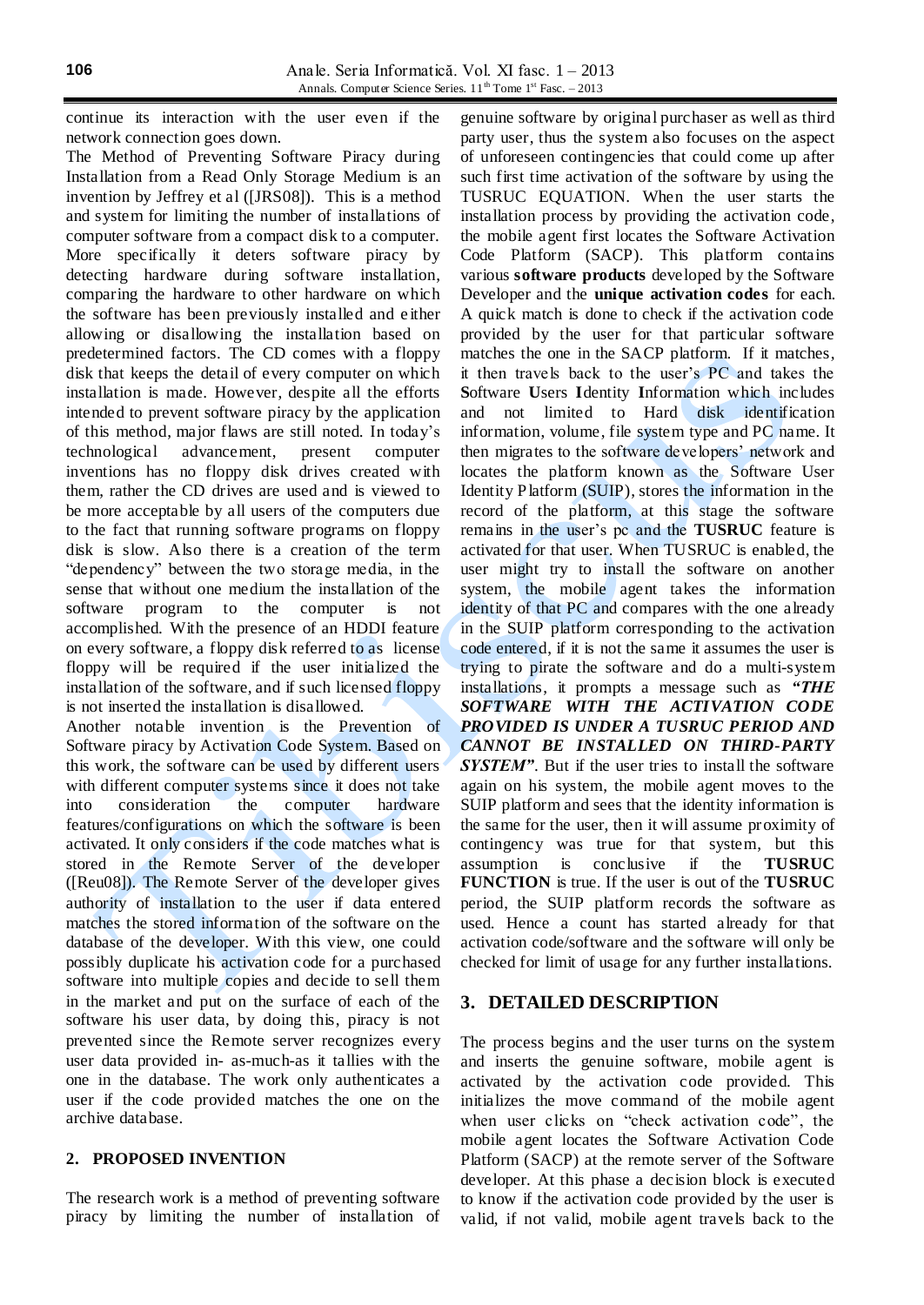user's pc and reports "sorry the activation code provided for this software is not valid. If yes, it tests if the activation is within the period of grace – TUSRUC during which third party installations is not allowed. However, if the code is not under TUSRUC, then mobile agent collects the Software User Identity Information and at the remote server of the software developer, locates this record in the Software User Identity Platform (SUIP). A decision is taken to know if the user identity information so collected is same with any of those in the SUIP. If not TUSRUC is

verified as this may be a first time of installation and TUSRUC is enabled. Otherwise, the SACP and SUIP record is updated and installation is completed.

| Table 1: Software Activation Code Platform (SACP) |  |  |  |
|---------------------------------------------------|--|--|--|
|---------------------------------------------------|--|--|--|

| <b>SOFTWARE</b> | <b>CODE</b> | <b>STATUS</b> |  |
|-----------------|-------------|---------------|--|
| Software A      | 00123456789 | Unused        |  |
| Software B      | 00123456782 | Used          |  |
| Software C      | 00123456784 | Unused        |  |



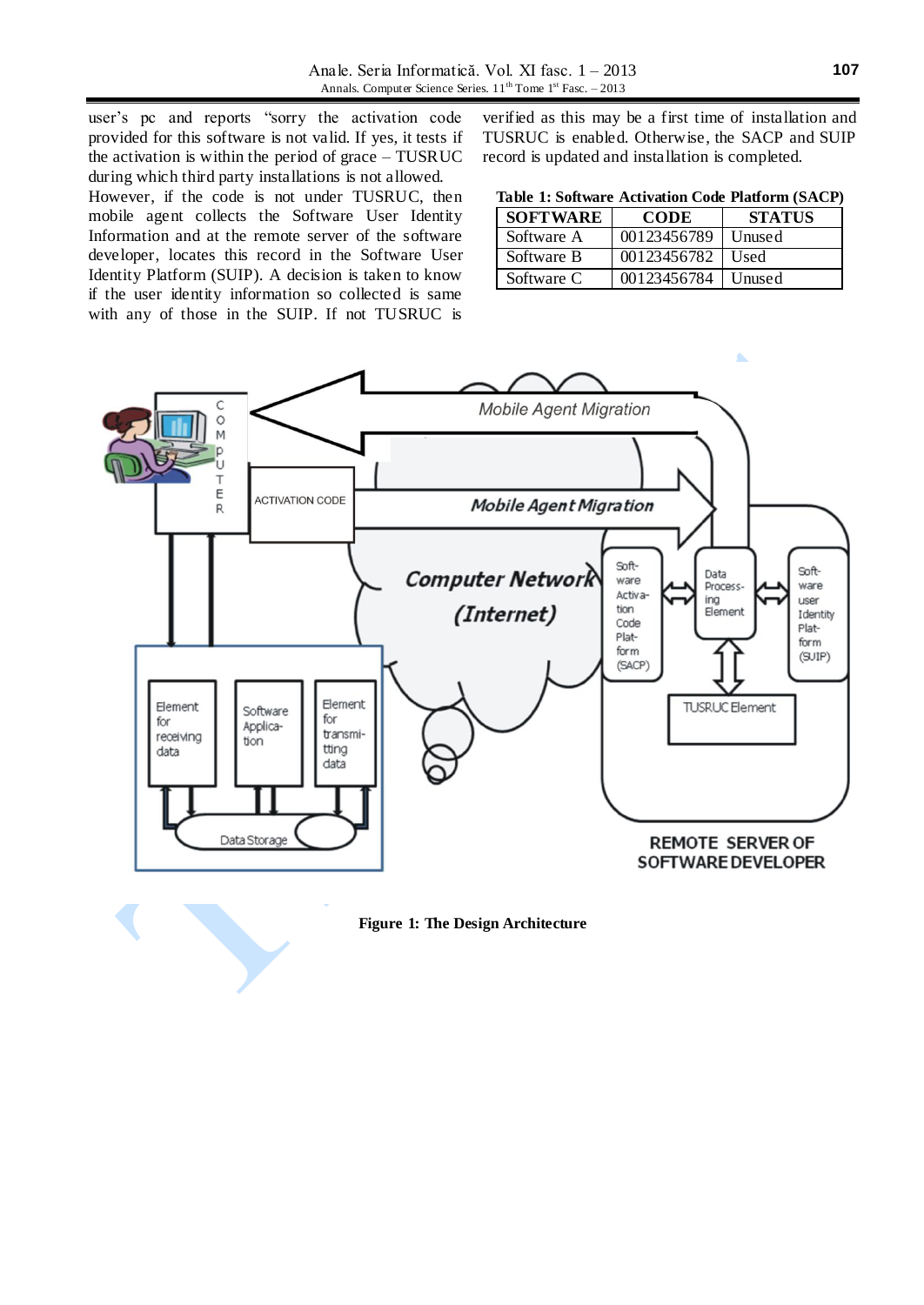

### **Figure 2: Flowchart description of Piracy Prevention using mobile agent messaging call**

| Table 2. Solemare esclis Tueller Flaubill (Self) |             |                                   |                |                    |                       |                                |  |  |  |
|--------------------------------------------------|-------------|-----------------------------------|----------------|--------------------|-----------------------|--------------------------------|--|--|--|
| Software<br>type                                 | Code        | <b>Software</b><br>usage<br>limit | <b>HDII</b>    | PC-<br><b>Name</b> | <b>Usage</b><br>count | <b>Status</b>                  |  |  |  |
| Software A                                       | 00123456789 | 3                                 | 001a,23,FAT    | Sony               |                       | VOID                           |  |  |  |
|                                                  |             |                                   | 004b,50,NTFS   | Sony               |                       |                                |  |  |  |
|                                                  |             |                                   | 007a,100,FAT   | Apple              |                       |                                |  |  |  |
| Software B                                       | 00123456782 | 3                                 | 003y, 100, FAT | Acer               | 2                     | <b>Not</b>                     |  |  |  |
|                                                  |             |                                   |                |                    |                       | Reached                        |  |  |  |
| Software C                                       | 00123456784 | 3                                 | 001a,23,FAT    | Apple              |                       | <b>TUSRUC</b><br><b>ACTIVE</b> |  |  |  |